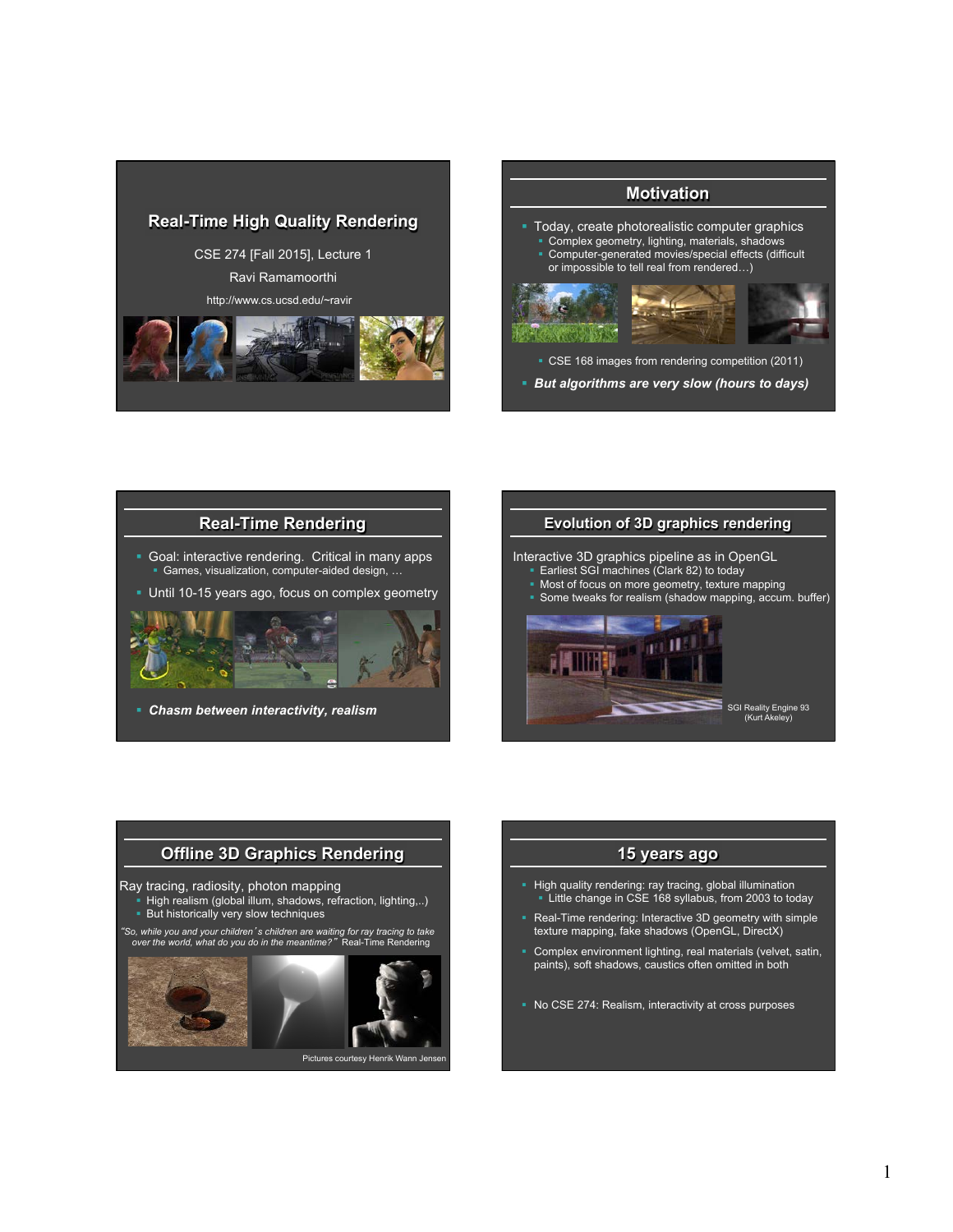

#### **Why Still Teach This Course?**

- Previously taught this course 11 years ago at Columbia (previous slide then said 5 years ago)
- § Many key developments in last 11 years • Real-Time ray-tracing practical, hardware (Optix)
	- Programmable shaders even on your mobile phone
	- Massive increase in computational power (but mobile devices are more prominent, have less capability)
	- New algorithms: precomputation, fast global illum.
- Revolution over past decade since first taught • High quality real-time rendering practical, used § *But true photorealism in real time still a few years away; that is the revolution we're pushing towards*

### **Outline of Lecture**

- Background
- § *Motivation, effects for high quality real-time rendering*
- Recent technological, algorithmic developments
- **Preview of results currently possible**
- § Logistics of course

Given need to teach the course step by step, many parts are same as 11 years ago, but also newer developments

#### **High quality real-time rendering**

- § Photorealism, not just more polygons
- § Natural lighting, materials, shadows





Interiors by architect Frank Gehry. Note rich lighting, ranging from localized sources to reflections off vast sheets of glass.

#### **High quality real-time rendering**

- § Photorealism, not just more polygons
- § Natural lighting, materials, shadows





# Real materials diverse and not easy to represent by simple parameteric models. Want to support measured reflectance.

#### **High quality real-time rendering**

- Photorealism, not just more polygons
- § Natural lighting, materials, shadows





small area light, sharp shadows soft and hard shadows<br>Agrawala et al. 00 Ng et al. 03

Natural lighting creates a mix of soft diffuse and hard shadows. Ng et al. 03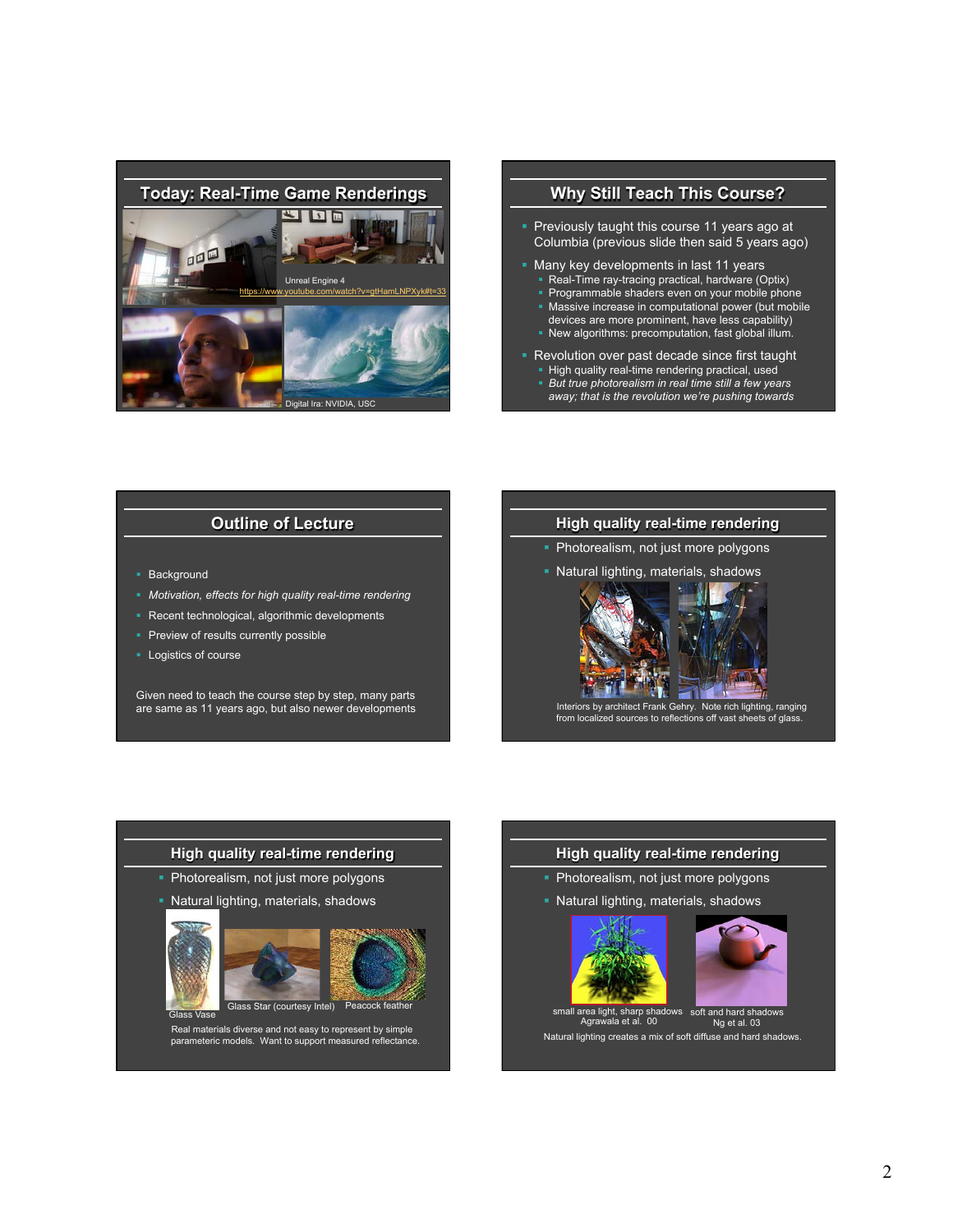

- **Entertainment: Lighting design**
- **Architectural visualization**
- **Material design: Automobile industry**
- § Realistic Video games
- § Electronic commerce



#### **Outline of Lecture**

- Background
- Motivation, effects for high quality real-time rendering
- § *Recent technological, algorithmic developments*
- **Preview of results currently possible**
- § Logistics of course



#### **CPU and GPU Algorithms**

- § Vast increase in CPU power, modern instrs (SSE, SIMD, …)
	- § Real-time ray-tracing techniques are possible
	- **Even on GPU (NVIDIA's OptiX)**
	- § Now used routinely in games etc.
	- § https://www.youtube.com/watch?v=h5mRRElXy-w
- New classes of algorithms
	- § Precomputation-Based methods (will study in course)
	- § Real-Time Global Illumination techniques
	- § Sparse Sampling and Filtering (will study in course)
- § Goals for CSE 274
	- Understand basic ideas in high-quality real-time rendering (~2005)
	- Introduce newer concepts and goals of full photorealism (∼present)<br>■ Not course about real-time rendering with complex geometry.
	- Primarily about high-quality shading effects

#### **Outline of Lecture**

- § Background
- § Motivation, effects for high quality real-time rendering
- Recent technological, algorithmic developments
- § *Preview of results currently possible*
- 
- § *Programmable graphics hardware*  § *Precomputation-based methods*  § *Interactive RayTracing*
- 
- § Logistics of course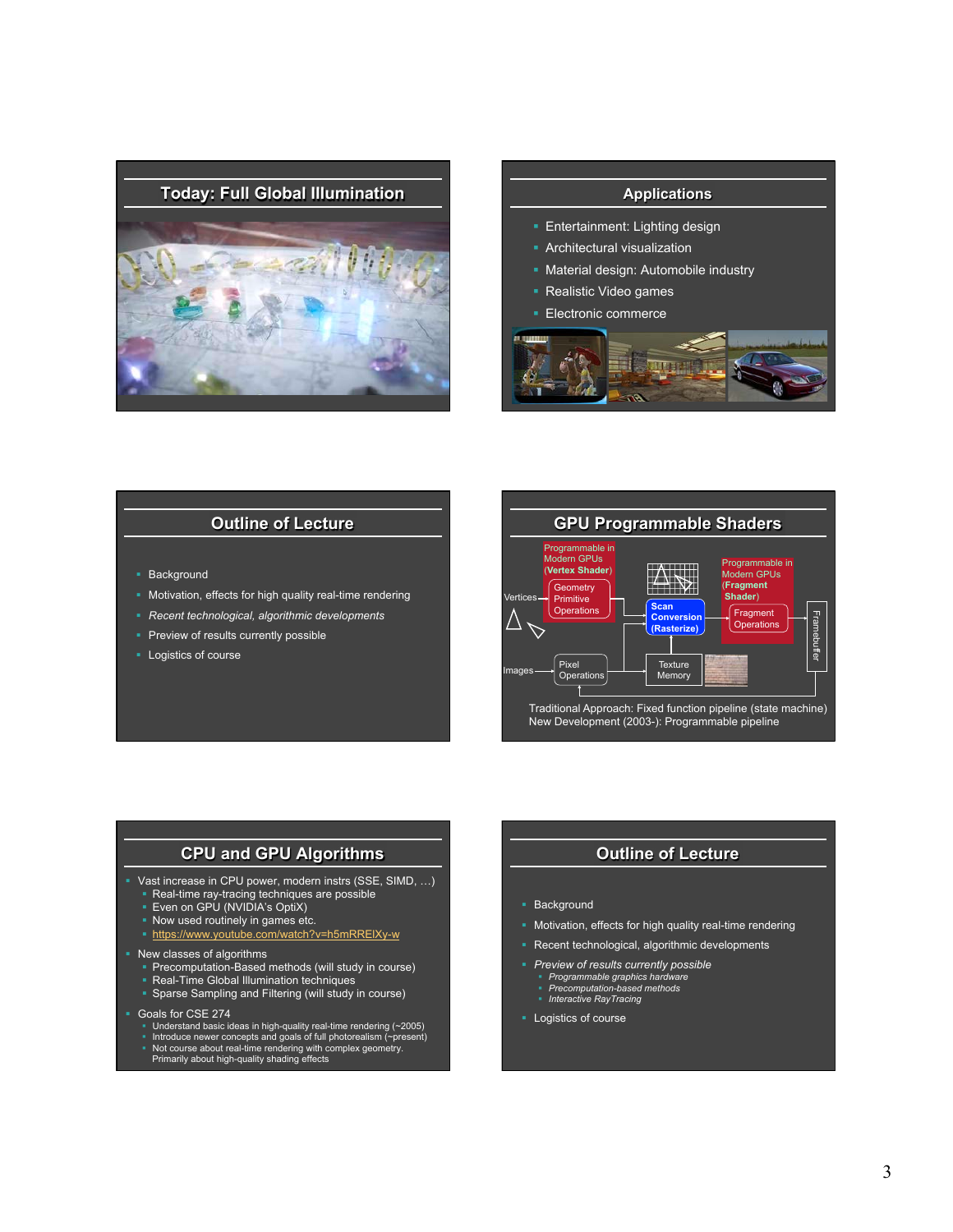



§ Involves sophisticated representations, algorithms







## **Interactive RayTracing**

#### Advantages

- Very complex scenes relatively easy (hierarchical bbox)
- § Complex materials and shading for free
- **Easy to add global illumination, specularities etc.**

#### Disadvantages

- Hard to access data in memory-coherent way
- Many samples for complex lighting and materials
- § Global illumination possible but expensive

Modern developments: Leverage power of modern CPUs, develop cache-aware, parallel implementations

http://www.geforce.com/games-applications/pc-applications/ design-garage/videos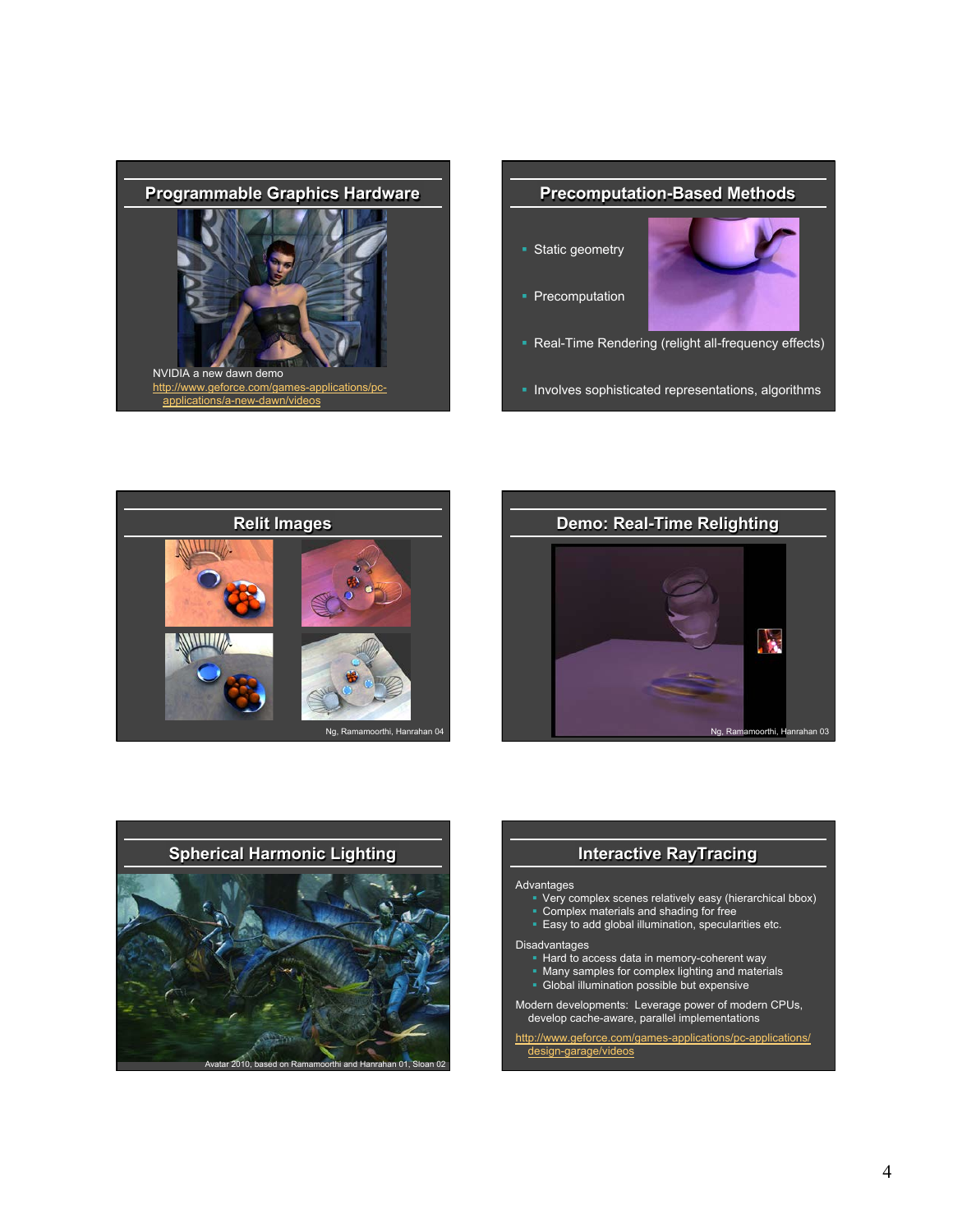



## **Outline of Lecture**

- Background
- Motivation, effects for high quality real-time rendering
- Recent technological, algorithmic developments
- **Preview of results currently possible**
- § *Logistics of course*

#### **Course Goals, Format**

- § Goal: Background and current research on highquality real-time rendering in graphics Need to cover a lot of background research papers
	- Then discuss current frontiers in the field
- § UCSD is the best place for this!!
- § Format: Alternate lectures, student presentations of papers
- § Website: http://www.cs.ucsd.edu/~ravir/274/15/274.html

#### **Course Logistics**

- § No textbooks. Required readings are papers available online (and some handouts for books) § Handouts at
	- http://www.cs.ucsd.edu/~ravir/274/15/readings
- The book "Real-Time Rendering (3rd ed)" by Moller and Haines may be helpful (we will not follow it closely)
- Office hours: after class or email. My contact info is on my webpage: http://www.cs.ucsd.edu/~ravir
- **Should count for PhD, MS, BS electives in graphics and** vision, see me if there is a problem

## **Requirements**

- § Pass-Fail (2 units)
- Show up to class regularly
- Present 2 paper(s)
- **Prefer you do this rather than just sit in**
- Grades (4 units)
- § Attend class, participate in discussions (10%)
- § Present 3 papers (30%)
- § Project (60%)